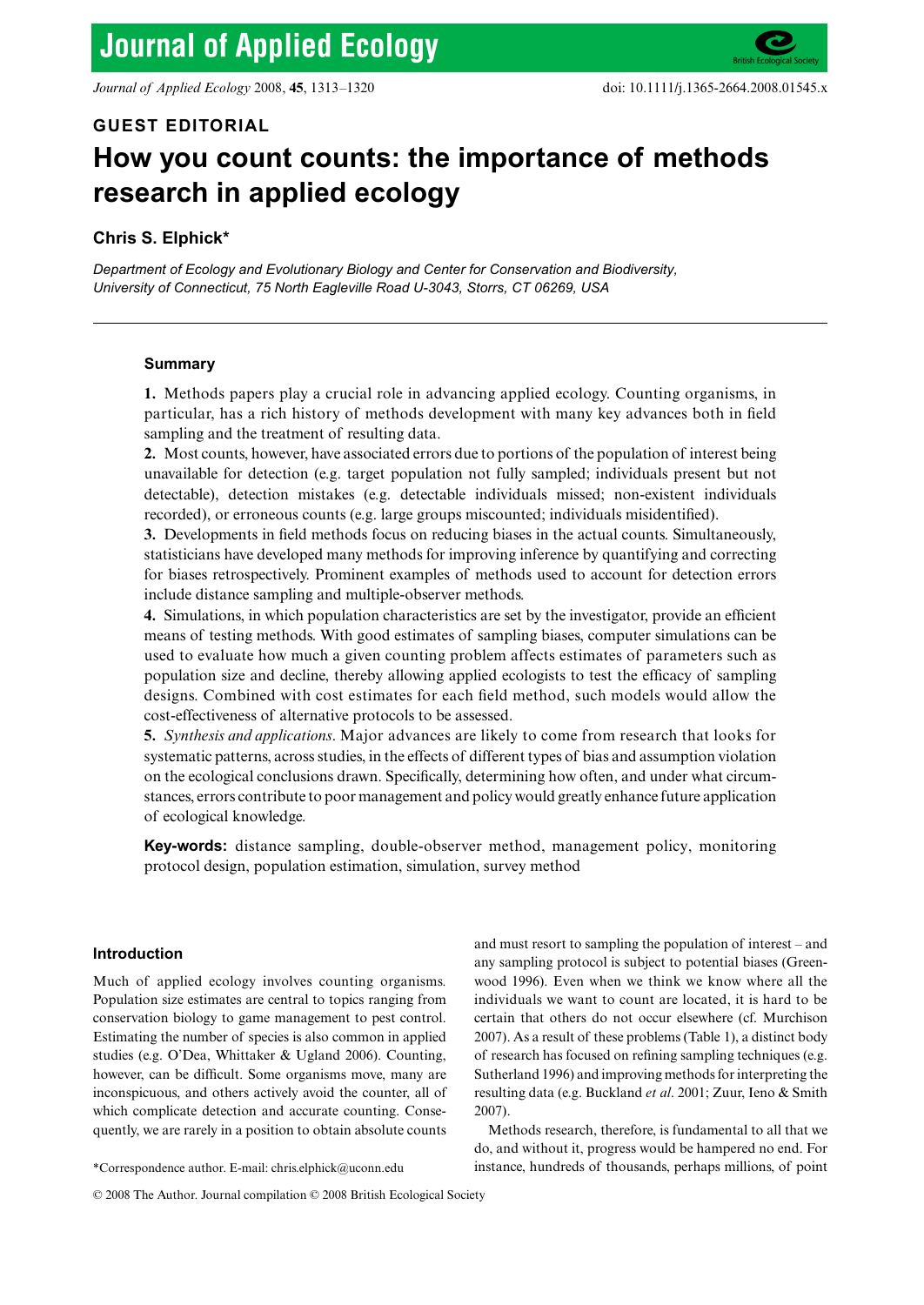**Table 1.** Classification of problems associated with population sampling, with examples from this Special Profile that touch on each topic

| Type of problem                                                                                                                         | Examples                                      |
|-----------------------------------------------------------------------------------------------------------------------------------------|-----------------------------------------------|
| Availability compromised<br>Sampled locations do not include<br>entire population of interest                                           | Newson et al. 2008                            |
| Individuals present but not available<br>for detection                                                                                  | Brook et al. 2008<br>MacSwiney et al. 2008    |
| Detection compromised<br>Individuals detectable, but missed<br>Individuals imagined                                                     | All papers<br>Alldredge et al. 2008           |
| Counting compromised<br>Individuals detected, but counts have<br>errors (double-counting, groups<br>miscounted, recording errors, etc.) | Alldredge et al. 2008<br>Jenkins & Manly 2008 |
| Individuals detected, but misidentified                                                                                                 | MacSwiney et al. 2008                         |

counts – a method commonly used to survey birds (Bibby, Burgess  $& Hill 2000$  – are conducted annually for numerous purposes (Bart 2005; Alldredge *et al*. 2008). Understanding what counts really tell us about populations, therefore, is clearly critical information.

Methods research usually addresses either the improvement of data-gathering so as to reduce biases or increase precision, or the development of statistical methods that can account for biases or uncertainty in the collected data. The major challenge for field ecologists is to ensure that their data meet the assumptions of the statistical analyses used. As statistical methods become more sophisticated, understanding and testing these assumptions is especially important. Simultaneously, when developing analytical methods, statistical ecologists must grapple with the logistical constraints that field workers face. Statisticians also need to explain analytical methods sufficiently well so that field workers understand the assumptions their data must meet and the limits of the inferences they can make. Balancing these concerns requires constant collaboration and communication between ecologists who really know their study organisms, and those who really understand the quantitative techniques.

For some time, the *Journal of Applied Ecology* has highlighted papers that offer broad methodological insights with a goal of encouraging better 'communication and development of methods in applied ecology' (Ormerod *et al*. 2003). Among the first such papers were those that laid out the design for the most comprehensive tests to date of the ecological effects of genetically modified crops (Firbank *et al*. 2003; Perry *et al*. 2003). Subsequent papers have addressed diverse issues, ranging from new sampling technologies (Parker, Harding & Berger 2004), to the consequences of sampling scale for ecological interpretations (Hill & Hamer 2004), to the unanticipated consequences of marking techniques (McCarthy & Parris 2004), among many others.

In this Special Profile, the journal brings together six papers that address issues associated with counting organisms or

species. The papers cover various problems, involve disparate taxa, and range from the deeply theoretical to the blatantly empirical. Yet, all are united by the broad problem of needing to get better counts in order to address key questions that applied ecologists face daily.

## **Improving counts**

Improving methods can take many forms. The adoption of new technology often has the greatest immediate impact. For instance, development of radio telemetry and autonomous data loggers that can be attached to animals has revolutionized understanding in several areas of population biology (Millspaugh & Marzluff 2001; Ropert-Coudert & Wilson 2005). The introduction of completely novel approaches is rare, especially for a well-developed topic such as counting organisms, but the application of existing methods to new circumstances can be just as important. For example, researchers have adopted algorithms developed to study the night sky for use in mark–recapture analyses (Arzoumanian, Holmberg & Norman 2005), used molecular methods to estimate population size (Frantz *et al*. 2004) or improve species detection (Gariepy *et al*. 2008), and have used image analysis to count organisms (Hooper *et al*. 2006).

Even minor refinements of methods can improve counts substantially. For example, Brook *et al*. (2008) present experiments designed to increase the efficiency of suction sampling, whereby invertebrates are vacuumed from the vegetation to estimate their abundance and community composition. By comparing sampling options, the authors determined how long each bout of vacuuming should last in order to collect the bulk of the individuals in a patch of grass, how many subsamples are required to detect most of the species in an area, how these numbers differed among different types of invertebrate, and how vegetation height interfered with the sampling technique.

Many studies address the differences between methods in an *ad hoc* fashion. Those that, like Brook *et al*.'s, directly compare methods under controlled conditions provide clearer insights into the relative value of each method, and into how they can be combined to complement one another. In another study, MacSwiney *et al*. (2008) compared conventional capture methods with acoustic sampling to measure the composition of bat communities in southern Mexico and found substantial differences in the species detected by each approach. They found that using bat detectors increased the number of species known for the region by 40%. The acoustic sampling, however, failed to detect many of the species sampled through more traditional capture techniques, and only a fifth of the species were detected by both approaches. Clearly, complete descriptions of Neotropical bat faunas require the use of multiple methods in combination. In contrast, for three of four invertebrate groups, Brook *et al*. (2008) found little difference in the detected assemblage structure when they compared data obtained using suction sampling vs. turf removal. In this case, it seems that the more destructive turf removal method added little, even though this method provides more complete sampling.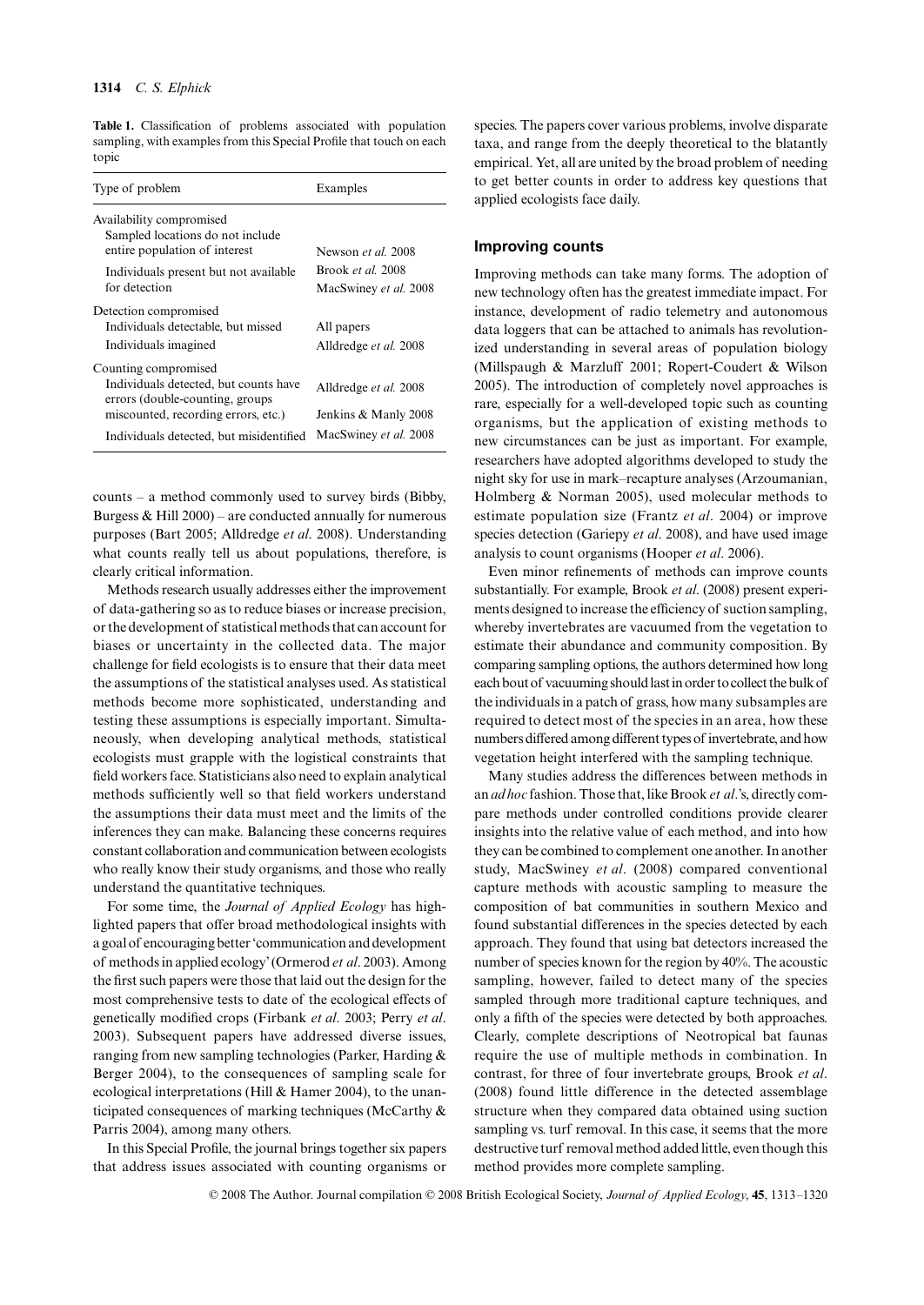Nichols *et al.* (2008) took the comparison of alternative methods a step further. As their starting point, these authors pointed out two problems. First, simply analysing data from each sampling method separately is statistically inefficient. Secondly, combining data from different types of sampling conducted in the same area can be problematic when the same individuals might be sampled by more than one of the methods. To solve these problems, they have developed a formal statistical approach for combining data from different sampling methods. One benefit of this approach is that separate detection probabilities can be estimated for each method, allowing direct comparisons of the methods. Striped skunks *Mephitis mephitis*, for example, are shown to be more easily detected using remote cameras with infrared sensors or with enclosed track plates than with hair removal traps (Nichols *et al*. 2008). The magnitude of the differences, and identifying which method had the highest detection rate, however, depended on the seasonal conditions under which surveys take place, suggesting that a mixture of methods might still be warranted. In contrast, a second case study found only weak evidence for a difference in detection rates between methods used to sample stream salamanders (Nichols *et al.* 2008).

## **Improving inference**

Because counts are often unsatisfactory in ways that cannot be resolved in the field, many methods of analysis are designed to improve the inferences that can be made from field data. Imperfect detection has received particular attention, and various methods have been introduced to help researchers estimate what portion of the target population is detected so that appropriate adjustments can be made (Thompson 2002; Simons *et al*. 2007). One common method, distance sampling, allows researchers to estimate declining detection rates at specified distances from the observer and thus extrapolate true population density from detections (Buckland *et al*. 2001). Because they are based on estimating detection probabilities associated with different sampling protocols, the methods developed by Nichols *et al*. (2008) provide similar advantages.

Newson *et al*. (2008) used distance sampling on a grander scale than most – to improve population estimates for an entire nation's avifauna. Using data from the extraordinarily rigorous UK Breeding Bird Survey, they calculated national population sizes for 92 species. By comparing their estimates to those derived through other means, they also tested several hypotheses about the sources of bias in population estimates. As expected, distance sampling revealed evidence for various biases in earlier estimates. Nonetheless, several positive conclusions arose from the results. First, the earlier results were well correlated with the new ones, suggesting that overall, the old numbers were not misleading. Secondly, the revised population estimates for most species were higher than the previous numbers. There were exceptions, including a few species with populations now thought to be half the size previously estimated, and it is possible that distance sampling

systematically causes population overestimates when most detections are based on sound (Alldredge *et al*. 2008; see below); but in general, this result suggests a somewhat rosier picture than expected. Finally, most biases that were detected had been anticipated, suggesting that ecologists have good intuition about the limitations of their inferences (although, of course, unanticipated biases are less likely to be studied). The most serious errors were related to situations where extrapolations had been made beyond the sampled population, such as when the survey was used to estimate population sizes for species that primarily occur in habitats that were not targeted by the design. This finding reinforces the need for investigators to be clear on what populations their inferences actually refer to. In contrast, potential problems that prior analyses had attempted to address – such as those caused by geography – were not an issue, suggesting that previous corrections had worked.

Like all extrapolation methods, distance sampling comes with clear assumptions that should be met by the data to which it is applied. One assumption is that all objects that are of no distance from the observer are detected (Buckland *et al*. 2001; but see Laake & Borchers 2004). Sometimes, however, this assumption is not met, for example, when visually surveying marine mammals that spend much of their time underwater (Laake *et al*. 1997; Skaug & Schweder 1999). In their study of ungulate populations, Jenkins & Manly (2008) showed that detection of deer faecal pellets, especially when in small groups, can be quite low, even when they lie on the survey transect. In a similar test, Bächler & Liechti (2007) found that even when the location of birds is known with certainty, because they have been fitted with radio transmitters, they can be very hard to detect. More worrying than these isolated results for individual species, is that, in a review of 28 papers in which distance sampling was used to estimate population densities, no studies tested the assumption, only one explicitly attempted to maximize detection at distance zero, and more than half did not even mention the issue (Bächler & Liechti 2007).

Another important assumption of distance sampling is that distances from the observer to the observed can be determined accurately. For studies of items that are fixed in space (e.g. tracks, nests, sessile organisms), distance accuracy should not be a problem as distances can be measured directly. For moving organisms and species detected by sound, however, distances are often estimated. Training and the use of range finders can improve estimates (Kepler & Scott 1981; Scott, Ramsey & Kepler 1981), especially when the organism is seen; but even trained observers appear not to be very good at accurately locating organisms detected only by sound (Alldredge, Simons & Pollock 2007a, 2008).

Distance from the observer is just one of several factors that affect detection, and accounting for other factors also influences population estimates (Jenkins & Manly 2008; Newson *et al*. 2008). Another method for correcting detection errors is to have multiple observers conduct independent surveys simultaneously at the same location (Cook & Jacobson 1979; Graham & Bell 1989). Their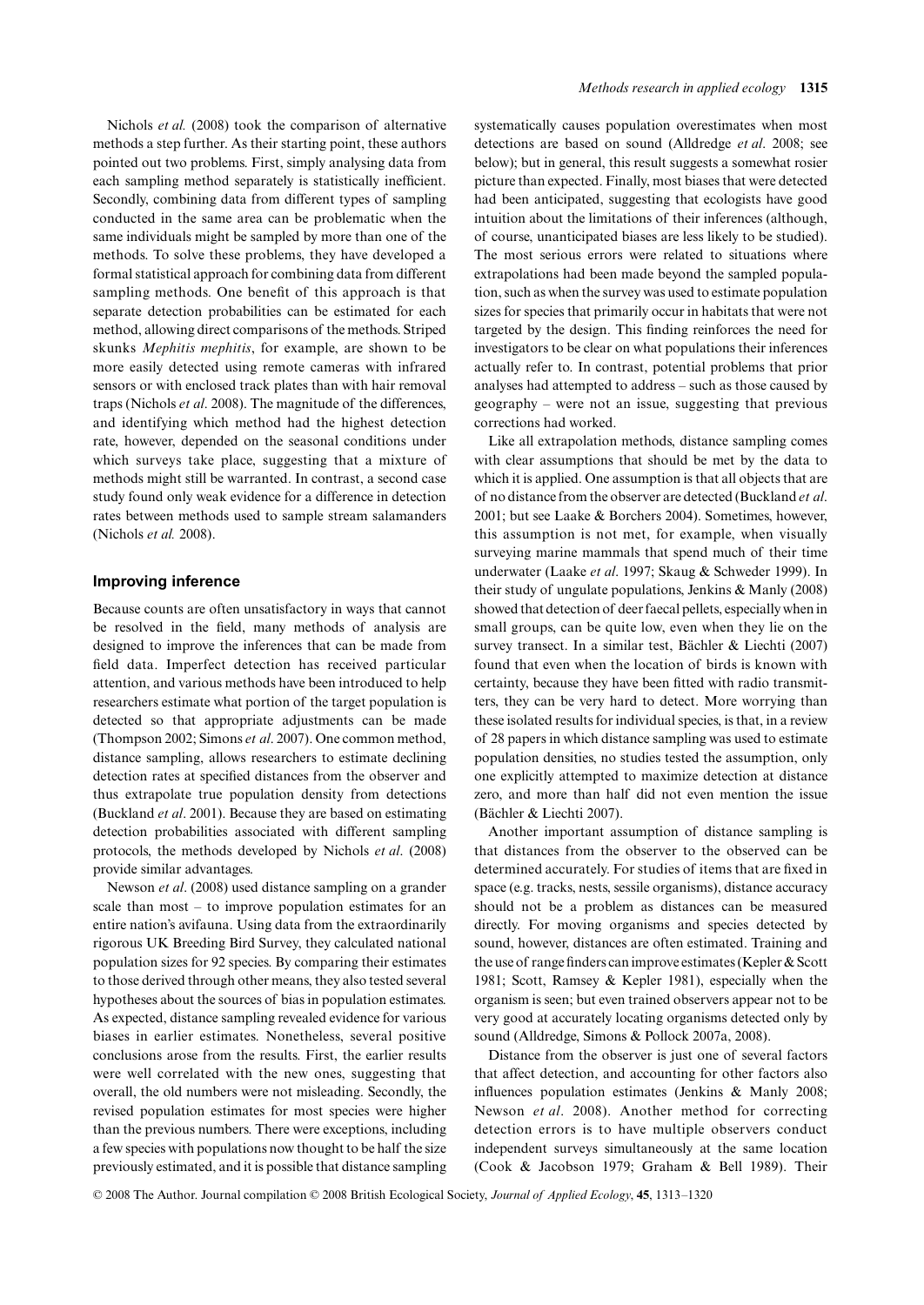respective observations can then be used in a removal (Nichols *et al*. 2000) or capture–recapture (Alldredge, Pollock & Simons 2006) framework to estimate the rate at which each observer missed individuals that could have been detected. Jenkins & Manly (2008) used double-observer methods to estimate faecal pellet abundance, thereby replacing key assumptions of distance sampling that were violated in their study with assumptions that seemed more reasonable. Because different approaches have different advantages, combining methods – such as the use of doubleobserver techniques to improve distance sampling when detection at the survey location is imperfect (Laake & Borchers 2004) – may become increasingly useful.

Double-observer methods revealed clear differences among observers in faecal pellet surveys (Jenkins & Manly 2008), and other evidence suggest that observer effects are widespread (e.g. Nichols *et al*. 2000; Diefenbach, Brauning & Mattice 2003). That these differences have consequences is shown by the annual US Breeding Bird Survey, in which the number of birds detected dips in the year after a new observer takes over a survey route, causing positive bias in trend estimates that must be accounted for (Kendall, Peterjohn & Sauer 1996). Many survey protocols require careful training, and computer simulations have been developed to help researchers practice their skills in preparation for field work (e.g. Hodges 1993; Wildlife Counts 2003). Training appears to be unable to remove some observer effects, however, as shown by Alldredge *et al*. (2008) who found substantial differences among paired observers during avian point counts, even when experimental trials involved highly experienced field workers.

Although there is clearly more work to do, the detection of available individuals has received extensive treatment. Other sampling problems (Table 1) would benefit from a similar level of scrutiny on a systematic basis. Plenty of *ad hoc* approaches exist. For example, by combining remote sensing data with information on habitat use, investigators can better identify the full range of a species they wanted to enumerate, or test whether a sampled population is representative of a broader target population. But well-developed solutions to the full range of counting problems are not in widespread use, and we lack a good understanding of the nature of some problems. How often, and under what circumstances, species are misidentified during ecological surveys, for example, is not well known. Likewise, the effects of miscounting, or making estimation errors, when faced with groups of organisms has received limited study despite discussion of the problem for half a century (cf. Matthews 1960).

Studies have estimated errors when groups are counted by using situations where the true number of individuals is known, for example by having observers estimate numbers from photographs (Prater 1979; Erwin 1982) or scaled models (Frederick *et al*. 2003). Although these studies consistently show that people tend to underestimate the number of individuals in large groups (Frederick *et al*. 2003), the magnitude and nature of the error vary among studies. Some data also suggest that error varies with group size, with small flocks overestimated and large flocks underestimated (Prater 1979).



**Fig. 1.** If observers consistently overestimate when counting relatively small groups, and underestimate when counting large groups (a; modified from Prater 1979), and if group size declines proportional to population size, then counting errors could cause population declines to be consistently underestimated (b). How often this problem actually occurs is not known.

If this pattern is widespread, it raises serious concerns because a decline in average group size over time would create a shift from a situation where population size is systematically underestimated to one where it is systematically overestimated. Thus, the estimate of the decline would be too low (Fig. 1). Other studies, however, have not found such systematic errors (e.g. Frederick *et al*. 2003). Another difference among studies is that some suggest that overestimates and underestimates cancel out, whereas others do not (Frederick *et al*. 2003). A more general understanding of the nature of such errors, rather than relying on isolated case studies such as those described here, would allow us to better recognize how miscounts might affect inferences and how to develop solutions.

### **Using simulations**

The ultimate test of any sampling method is to compare the estimate to the true number of items in the population. In ecology, this is generally impossible because the true population size is unknown, which, of course, is why sampling is used. For instance, Jenkins & Manly (2008) found that their population estimates compared favourably with previous guesstimates, but had no firm benchmark for comparison. Although consistent estimates from different methods are encouraging, confidence will always be limited when there is uncertainty associated with every method used (Newson *et al*. 2008). Imaginative simulations, however, can provide insights into the absolute value of different methods. In some cases, simulation can involve physical models. Frederick *et al*. (2003), for example, built a model of a large wading bird colony wherein everything was scaled so that a person standing over the model had a view equivalent to that of an observer surveying from a plane. The model was seeded with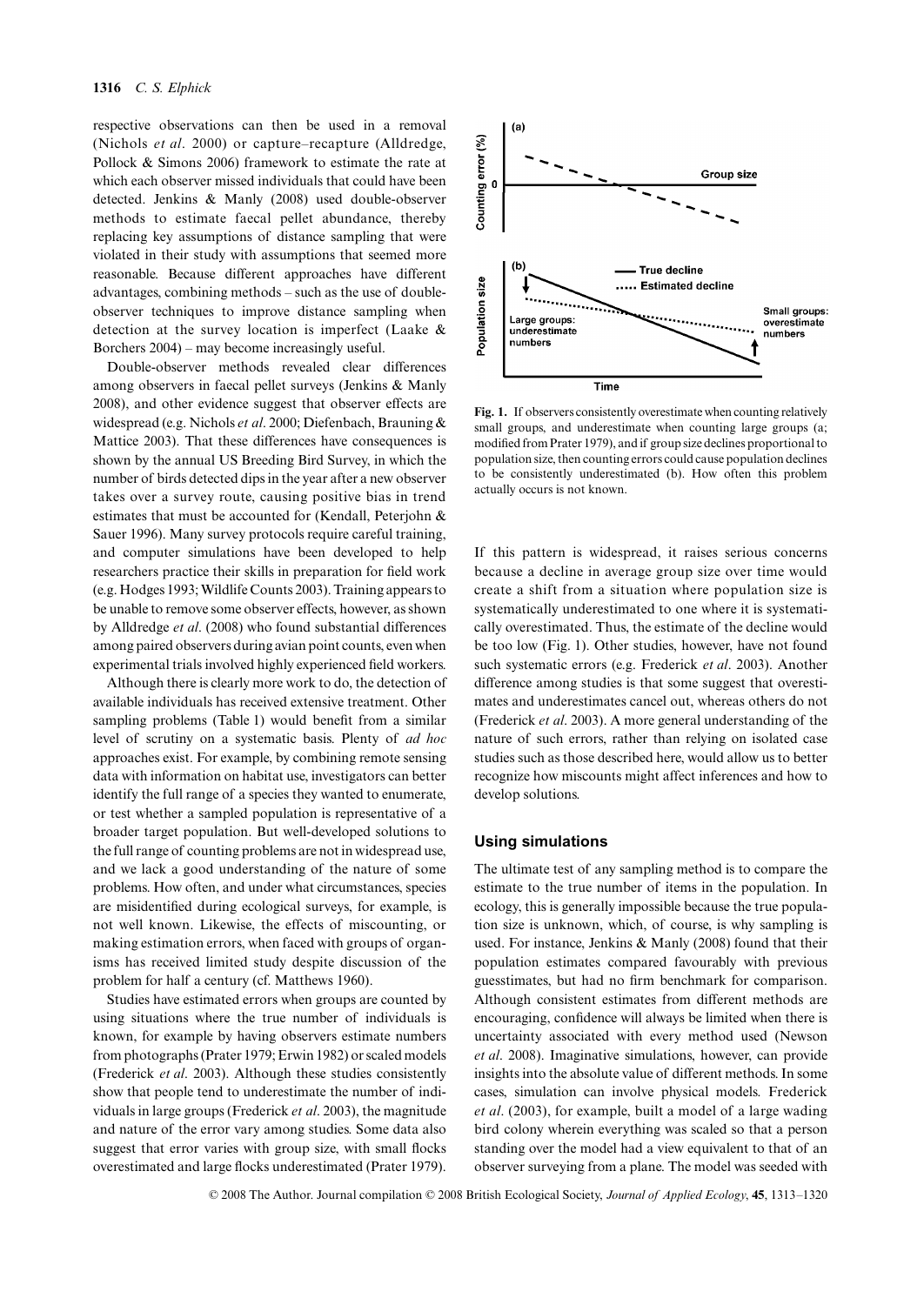Brook *et al.* (2008) took a similar approach, simulating invertebrate sampling by scattering known quantities of small plastic beads in hay meadows and determining how the recovery rate when using suction sampling varied in response to sward height. The use of beads not only provided certainty over the true population size, but also removed a potentially confounding factor by controlling for any biological differences that exist between the invertebrates that live in the subtly different microhabitats sampled.

Literal models are not the only type of simulation, of course. Computer simulations are often used to explore ecological questions that cannot easily be addressed empirically, and to make predictions about the future. Likewise, simulations are useful for evaluating estimation methods because the true values of parameters can be pre-set in test data. Computer simulations can also be used to compare sampling options (e.g. Gruber *et al*. 2008). Münzbergová & Ehrlén (2005) used this approach to evaluate the efficiency of different methods of collecting data for demographic models. Simulations have also demonstrated that violating a key assumption of mark–recapture models can be warranted, because the sample size increases that are possible when the assumption is relaxed can improve precision without excessive bias (O'Brien, Robert & Tiandry 2005).

With these examples in mind, simulation should perhaps be used more often when designing monitoring programmes. Power analysis using simulations is already commonly used to determine sampling effort (Diefenbach *et al*. 2003; Roy, Rothery & Brereton 2007). But by simulating populations and 'monitoring' them using known detection rates and biases associated with different sampling methods, one could do far more to test the ability of alternative protocols to detect predetermined trends or population sizes. Such computer experiments could rank the accuracy of each method, evaluate the benefits of combining methods, etc. If the cost of each method was known, one could extend the evaluation to identify the most cost-effective protocol (Nichols *et al*. 2008). This ability to directly compare methods in both monetary and biological terms is of particular value in applied ecology where the goal is not just to generate knowledge but also to help managers in their decisions about how best to direct limited resources. Consideration of costs is important to many management questions, ranging from local issues such as crop depredation (Vickery, Watkinson & Sutherland 1994) or the control of introduced species (Smith, Henderson & Robertson 2005; Ellis & Elphick 2007), to global questions about resource allocation (Wilson *et al*. 2006). Clearly, there is a case for addressing economics in the design of sampling protocols too (Campbell, Swanson & Sales 2004).

Despite their many advantages, neither computer nor physical models can ever capture the full complexity of real sampling. The final paper in this Special Profile goes further than most in simulating the reality that field workers face. Alldredge and colleagues have developed a computeroperated system for broadcasting bird songs that they can use

to test the abilities of observers in the field, and to determine the consequences of observer errors (Alldredge *et al*. 2007a,b,c; Simons *et al*. 2007). Using this system, they estimated how accurately observers could locate singing birds (Alldredge *et al*. 2008). Despite using experienced, trained observers, they found much error in the mapping of the simulated bird songs, and a high double-counting rate. More troubling is that, after analysis using distance methods, their density estimates were  $\sim 70\%$  greater than the true values (averaged across experiments in their Table 2). Considerable variation in the degree of bias across species and among observers precludes simple corrections of these overestimates. Because the authors knew the true location of each simulated bird, they could repeat their analyses using the correct distances and parse out the importance of different errors. Doing this shows that the average bias drops to  $\sim$ 5% when the true distances are used, clearly implicating poor location of songs as the main problem.

The same study also found that substantial errors in population estimates persist when double-observer methods are used. The averaged error across all experiments was small, but for individual tests, it ranged from estimates that missed a third of the birds, to those that overestimated by half. Moreover, less than half the estimates included the true population size within the 95% confidence interval (Alldredge *et al*. 2008).

The best studies not only identify problems, but also point to solutions. By comparing scenarios with different numbers of species and individuals in the surveyed population, Alldredge *et al*. (2008) showed that the complexity of the surveying situation affects accuracy. This result is unsurprising, but the method provides a means of determining just how big a difference complexity makes, and a way of quantifying the trade-off between surveying more species vs. getting better information on fewer species. From Alldredge *et al.*'s results, one cannot separate the effects of species number (which is easy for an investigator to modify, by collecting data on fewer species) and number of individuals in the sampled population (which is harder to control). That relatively modest reductions in the sampled population had an appreciable effect, however, should be sobering for those who routinely conduct surveys in which dozens of species are sampled. For example, one wonders whether the increased population estimates for British birds reported by Newson *et al*. (2008) could, in part, be attributed to systematic overestimation caused by distance estimation errors.

## **Conclusions**

The lessons that can be drawn from these papers are not new, but they bear repeating. First, the papers reiterate basic truths about sampling: biases are ubiquitous; assumptions must be recognized and, ideally, met; the sampled population must be clearly identified, and caution used when extending inferences beyond that population. Most ecologists know all this, of course, but the realities of data collection often result in compromise even when rigour is at the forefront of an

© 2008 The Author. Journal compilation © 2008 British Ecological Society, *Journal of Applied Ecology*, **45**, 1313–1320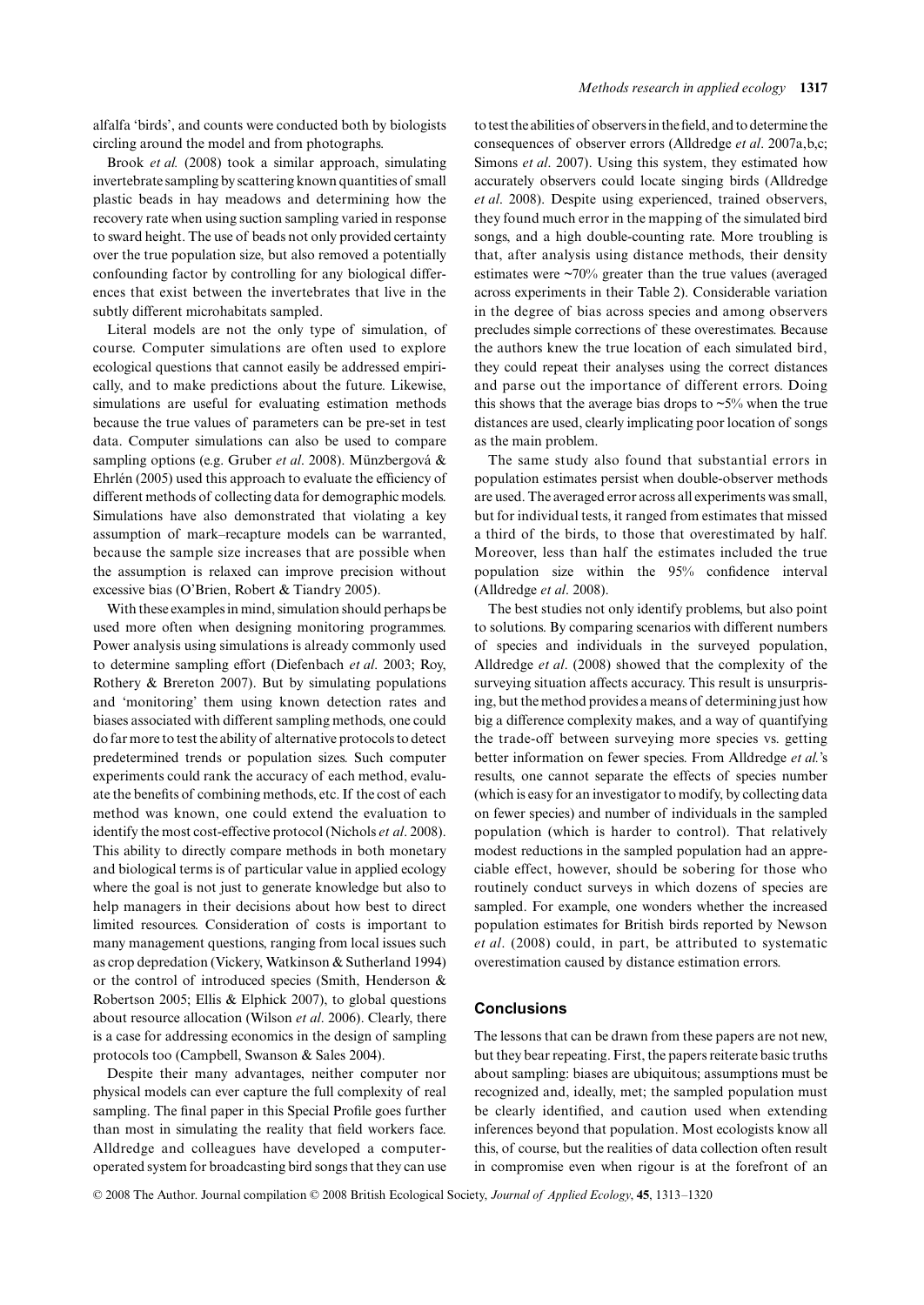investigator's mind. Biases cannot always be identified or eliminated; assumptions often cannot be met, sometimes simply because of constraints inherent to a species' biology; and often (perhaps usually), resources are insufficient to sample the entire population of interest. Simply giving up and deciding that a study should not be done because of these problems is often unacceptable to managers and policy makers who seek information, and who will make decisions whether there is scientific input or not. Indeed, the very notion that our work has applications often dictates that we must make available methods fit the problems, rather than seeking idealized study systems that fit the needs of our methods.

Under these circumstances, how should applied ecologists proceed? If their assumptions are violated, should we use analytical solutions such as distance sampling and doubleobserver surveys anyway, or should we resort to treating raw counts as indices and simply do a good job of identifying their limitations? And when are the flaws so great that studies or past data sets really should be abandoned? What we really need to know to choose between these options is not just whether problems exist, which is often obvious, but whether they result in flawed understanding and bad decision-making. If biases lead to erroneous population counts, but the counts are generally conservative and rank species fairly accurately, as appears to be the case for British birds (Newson *et al*. 2008), then addressing those biases is far less important than when biased methods cause us to miss much of the ecological picture (cf. MacSwiney *et al*. 2008). Even serious biases may not result in bad management decisions (but see McKelvey, Aubry & Schwartz 2008).

Currently, we lack good data on when methodological limitations are most likely to compromise policy. Without this information, it is hard to know when problems are likely to be so bad that we really should abandon studies until we have better methods. Likewise, without information on which types of problem most often result in poor decisions, it is hard to know where most effort should be put when developing better methods. For example, huge advances have been made in addressing detection problems (Buckland *et al*. 2001, 2004; Williams, Nichols & Conroy 2002), and more could clearly be done. But, it is less clear which detection issues are most pressing (Alldredge *et al*. 2007d), or whether further advances in this arena would create greater benefits than focusing attention on other problems, such as those associated with linking the sampled population to the population of interest, counting organisms in groups, or identification accuracy.

The papers discussed here, and many others like them, show that substantial advances have been made in the development of methods used in applied ecology. Many more improvements can be expected in the future. The biggest advances, however, are perhaps most likely to come from studies that replicate tests under different circumstances, or that pool and synthesize information from multiple sources. Moving beyond the examination of isolated cases, which can give the impression of idiosyncratic results without clear pattern, to studies that seek generalities across the field might

provide better insights into where new methods research would be most profitable. Important questions include:

**1.** How accurate do estimates need to be to ensure that good decisions are made? Improving methods is never a bad thing, but continued incremental improvements may not substantially affect our understanding of a problem. Identifying and recognizing when data collection is good enough for the desired purpose will hasten advances in the application of ecological information.

**2.** Which types of bias or assumption violation are most ubiquitous, and which are most likely to result in poor inferences or policy decisions? If we can isolate certain types of problem that consistently have serious consequences, then we would be better equipped to focus methods development where it will be most efficient. Compiling information from studies that differ in the specific questions asked, organisms studied and data collected, but that use similar techniques, could prove especially helpful in generating broad insights.

**3.** What are the relative costs of different methods, and how does cost trade-off against improved knowledge? The cost of research looms over us constantly, and yet there are few systematic cost–benefit analyses that try to provide general guidelines on what approaches make most sense for particular types of question. In a world of tight budgets, and no shortage of ecological problems (Sutherland *et al*. 2006, 2008), such research would seem very relevant.

**4.** How often do counting errors result in poor management? Ultimately, this is the question that matters most to applied ecologists. When errors are small, or do not influence the conclusions drawn, then maybe we have reached the point of diminishing returns and should move on to other problems. Any assessment of this question, however, should carefully consider the rate of bad management decisions after the use of flawed analyses relative to the rate expected without any analysis at all.

Editors would also benefit from studies that address questions like those listed above because they pertain to the thorny problem of whether we should always reject methodologically flawed papers, or whether we should sometimes accept those papers (with recognition that flaws exist) on the grounds that even slightly flawed papers can sometimes contribute more insights than would be gained if the data never saw the light of day.

## **Acknowledgments**

Thanks to E.J. Milner-Gulland, Rob Freckleton and Gill Kerby for the opportunity to write this editorial and for editorial comments, and to the authors of the featured papers for making me think more carefully about the importance of studying ecological methods and about my own data collection methods.

#### **References**

Alldredge, M.W., Pacifici, K., Simons, T.R. & Pollock, K.H. (2008) A novel field evaluation of the effectiveness of distance sampling and double independent observer methods to estimate aural avian detection probabilities. *Journal of Applied Ecology*, **45**, 1349–1356.

© 2008 The Author. Journal compilation © 2008 British Ecological Society, *Journal of Applied Ecology*, **45**, 1313–1320

Alldredge, M.W., Pollock, K.H. & Simons, T.R. (2006) Estimating detection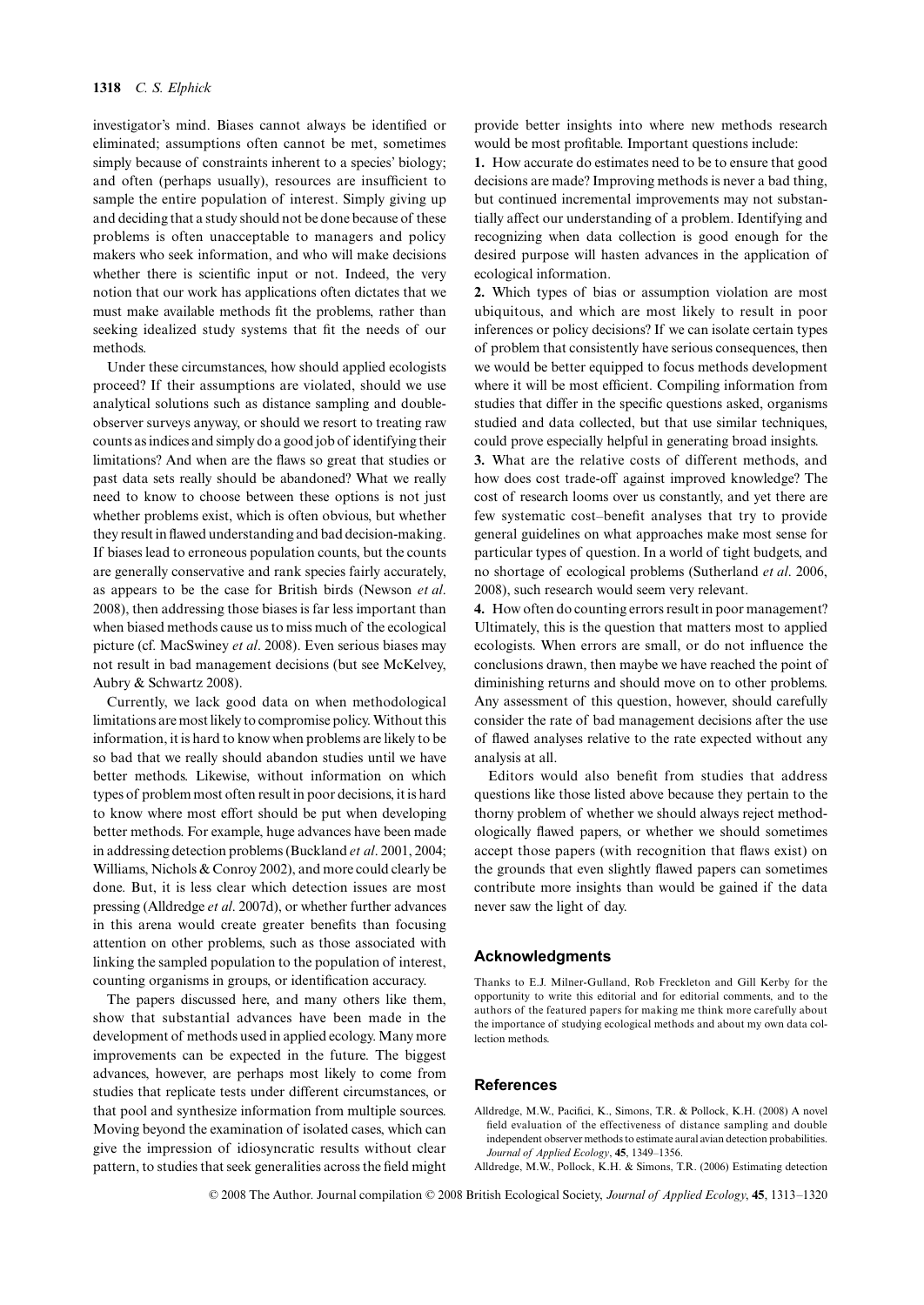- Alldredge, M.W., Pollock, K.H., Simons, T.R. & Shriner S.A. (2007d) Multiple-species analysis of point count data: a more parsimonious modelling framework. *Journal of Applied Ecology*, **44**, 281–290.
- Alldredge, M.W., Simons, T.R. & Pollock, K.H. (2007a) An experimental evaluation of distance measurement error in avian point count surveys. *Journal of Wildlife Management*, **71**, 2759–2766.
- Alldredge, M.W., Simons, T.R. & Pollock, K.H. (2007b) Factors affecting aural detections of songbirds. *Ecological Applications*, **17**, 948–955.
- Alldredge, M.W., Simons, T.R., Pollock, K.H. & Pacifici, K. (2007c) A field evaluation of the time-of-detection method to estimate population size and density for aural avian point counts. *Avian Ecology and Conservation*, **2**, 13. Available from [http://www.ace-eco.org/vol2/iss2/art13/.](http://www.ace-eco.org/vol2/iss2/art13/)
- Arzoumanian, Z., Holmberg, J. & Norman, B. (2005) An astronomical pattern-matching algorithm for computer-aided identification of whale sharks *Rhincodon typus*. *Journal of Applied Ecology*, **42**, 999–1011.
- Bächler, E. & Liechti, F. (2007) On the importance of g(0) for estimating bird population densities with standard distance-sampling: implications from a telemetry study and a literature review. *Ibis*, **149**, 693–700.
- Bart, J. (2005) Monitoring the abundance of bird populations. *Auk*, **122**, 15–25. Bibby, C.J., Burgess, N.D. & Hill, D.A. (2000) *Bird Census Techniques*, 2nd edn.
- Academic Press, London, UK. Brook, A.J., Woodcock, B.A., Sink, M. & Vanbergen, A.J. (2008) Experimental verification of suction sampler capture efficiency in grasslands of differing vegetation height and structure. *Journal of Applied Ecology*, **45**, 1357–1363.
- Buckland, S.T., Anderson, D.R., Burnham, K.P., Laake, J.L., Borchers, D.L. & Thomas, L. (2001) *Introduction to Distance Sampling: Estimating Abundance of Biological Populations*. Oxford University Press, Oxford, UK.
- Buckland, S.T., Anderson, D.R., Burnham, K.P., Laake, J.L., Borchers, D.L. & Thomas, L. (2004) *Advanced Distance Sampling: Estimating Abundance of Biological Populations*. Oxford University Press, Oxford, UK.
- Campbell, D., Swanson, G.M. & Sales, J. (2004) Comparing the precision and cost-effectiveness of faecal pellet group count methods. *Journal of Applied Ecology*, **45**, 1185–1196.
- Cook, R.D. & Jacobson, J.O. (1979) A design for estimating visibility bias in aerial surveys. *Biometrics*, **35**, 735–742.
- Diefenbach, D.R., Brauning, D.W. & Mattice, J.A. (2003) Variability in grassland bird counts related to observer differences and species detection rates. *Auk*, **120**, 1168–1179.
- Ellis, M.M. & Elphick, C.S. (2007) Using a stochastic model to examine the ecological, economic and ethical consequences of population control in a charismatic invasive species: mute swans in North America. *Journal of Applied Ecology*, **44**, 312–322.
- Erwin, R.M. (1982) Observer variability in estimating numbers: an experiment. *Journal of Field Ornithology*, **53**, 159–167.
- Firbank, L.G., Heard, M.S., Woiwod, I.P., Hawes, C., Haughton, A.J., Champion, G.T., Scott, R.J., Hill, M.O., Dewar, A.M., Squire, G.R., May, M.J., Brooks, D.R., Bohan, D.A., Daniels, R.E., Osborne, J.L., Roy, D.B., Black, H.I.J., Rothery, P. & Perry, J.N. (2003) An introduction to the Farm Scale Evaluations of genetically modified herbicide-tolerant crops. *Journal of Applied Ecology*, **40**, 2–16.
- Frantz, A.C., Schaul, M., Pope, L.C., Fack, F., Schley, L., Muller, C.P. & Roper, T.J. (2004) Estimating population size by genotyping remotely plucked hair: the Eurasian badger. *Journal of Applied Ecology*, **41**, 985–995.
- Frederick, P.C., Hylton, B., Heath, J.A. & Ruane, M. (2003) Accuracy and variation in estimates of large numbers of birds by individual observers using an aerial survey simulator. *Journal of Field Ornithology*, **74**, 281–287.
- Gariepy, T., Kuhlmann, U., Gillott, C. & Erlandson, M. (2008) A large-scale comparison of conventional and molecular methods for the evaluation of host–parasitoid associations in non-target risk-assessment studies. *Journal of Applied Ecology* **45**, 708–715.
- Graham, A. & Bell, R. (1989) Investigating observer bias in aerial survey by simultaneous double-counts. *Journal of Wildlife Management*, **53**, 1009– 1016.
- Greenwood, J.J.D. (1996) Basic techniques. *Ecological Census Techniques: A Handbook* (ed. W.J. Sutherland), pp. 11–110. Cambridge University Press, Cambridge, UK.
- Gruber, B., Reineking, B., Calabrese, J.M., Kranz, A., Poledníková, K., Poledník, L., Klenke, R., Valentin, A. & Henle, K. (2008) A new method for estimating visitation rates of cryptic animals via repeated surveys of indirect signs. *Journal of Applied Ecology* **45**, 728–735.
- Hill, J.K. & Hamer, K.C. (2004), Determining impacts of habitat modification on diversity of tropical forest fauna: the importance of spatial scale. *Journal of Applied Ecology*, **41**, 744–754.
- Hodges, J.I. (1993) COUNT a simulation for learning to estimate wildlife numbers. *Wildlife Society Bulletin*, **21**, 96–97.
- Hooper, H.L., Connon, R., Callaghan, A., Maund, S.J., Liess, M., Duquesne, S., Hutchinson, T.H., Moggs, J., Sibly, R.M. (2006) The use of image analysis to estimate population growth rate in *Daphnia magna*. *Journal of Applied Ecology*, **43**, 828–834.
- Jenkins, K.J. & Manly, B.F.J. (2008) A double-observer method for reducing bias in faecal pellet surveys of forest ungulates: Roosevelt elk and Columbian black-tailed deer in Olympic National Park, USA. *Journal of Applied Ecology*, **45**, 1339–1348.
- Kendall, W.L., Peterjohn, B.G. & Sauer, J.R. (1996) First-time observer effects in the North American Breeding Bird Survey. *Auk*, **113**, 823–829.
- Kepler, C.B. & Scott, J.M. (1981) Reducing bird count variability by training observers. *Studies in Avian Biology*, **6**, 366–371.
- Laake, J.L. & Borchers, D.L. (2004) Methods for incomplete detection at distance zero. *Advanced Distance Sampling: Estimating Abundance of Biological Populations* (eds S.T. Buckland, D.R. Anderson, K.P. Burnham, J.L. Laake, D.L. Borchers & L. Thomas), pp. 108–189. Oxford University Press, Oxford, UK.
- Laake, J.L., Calambokidis, J., Osmek S.D. & Rugh, D.J. (1997) Probability of detecting harbor porpoise from aerial surveys: estimating g(0). *The Journal of Wildlife Management*, **61**, 63–75.
- MacSwiney G., M.C., Clarke, F.M. & Racey, P.A. (2008) What you see is not what you get: the role of ultrasonic detectors in increasing inventory completeness in neotropical bat assemblages. *Journal of Applied Ecology*, **45**, 1364–1371.
- Matthews, G.V.T. (1960) An examination of basic data from wildfowl counts. *Proceedings of the International Ornithological Congress*, **12**, 483–491.
- McCarthy, M.A. & Parris, K.M. (2004) Clarifying the effect of toe clipping on frogs with Bayesian statistics. *Journal of Applied Ecology*, **41**, 780–786.
- McKelvey, K.S., Aubry, K.B. & Schwartz, M.K. (2008) Using anecdotal occurrence data for rare or elusive species: the illusion of reality and a call for evidentiary standards. *BioScience*, **58**, 549–555.
- Millspaugh, J. & Marzluff, J. (2001) *Radio Tracking and Animal Populations*. Academic Press, San Diego, CA, USA.
- Münzbergová, Z. & Ehrlén, J. (2005) How best to collect demographic data for population viability analysis models. *Journal of Applied Ecology*, **42**, 1115– 1120.
- Murchison, K.M. (2007) *The Snail Darter Case: TVA versus the Endangered Species Act*. University Press of Kansas, Lawrence, KS, USA.
- Newson, S.E., Evans, K.L., Noble, D.G., Greenwood, J.J.D. & Gaston, K.J. (2008) Use of distance sampling to improve estimates of national population sizes for common and widespread breeding birds in the UK. *Journal of Applied Ecology*, **45**, 1330–1338.
- Nichols, J.D., Bailey, L.L., O'Connell, Jr., A.F., Talancy, N.W., Campbell Grant, E.H., Gilbert, A.T., Annand, E.M., Husband, T.P. & Hines, J.E. (2008) Multi-scale occupancy estimation and modelling using multiple detection methods. *Journal of Applied Ecology*, **45**, 1321–1329.
- Nichols, J.D., Hines, J.E., Sauer, J.R., Fallon, F.W., Fallon, J.E. & Heglund, P.J. (2000) A double-observer approach for estimating detection probability and abundance from point counts. *Auk*, **117**, 393–408.
- O'Brien, S., Robert, B. & Tiandry, H. (2005) Consequences of violating the recapture duration assumption of mark-recapture models: a test using simulated and empirical data from an endangered tortoise. *Journal of Applied Ecology*, **42**, 1096–1104.
- O'Dea, N., Whittaker, R.J. & Ugland, K.I. (2006) Using spatial heterogeneity to extrapolate species richness: a new method tested on Ecuadorian cloud forest birds. *Journal of Applied Ecology*, **43**, 189–198.
- Ormerod, S., Marshall, J., Rushton, S. & Kerby, G. (2003) Editor's note: 40 years of applied ecology. *Journal of Applied Ecology*, **40**, 1.
- Parker, G.G., Harding, D.J. & Berger, M.L. (2004) A portable LIDAR system for rapid determination of forest canopy structure. *Journal of Applied Ecology*, **41**, 755–767.
- Perry, J.N., Rothery, P., Clark, S.J., Heard, M.S. & Hawes, C. (2003) Design, analysis and statistical power of the Farm-Scale Evaluations of genetically modified herbicide-tolerant crops. *Journal of Applied Ecology*, **40**, 17–31.
- Prater, A.J. (1979) Trends in accuracy of counting birds. *Bird Study*, **26**, 198–200.
- Ropert-Coudert, Y. & Wilson, R.P. (2005) Trends and perspectives in animal-attached remote sensing. *Frontiers in Ecology and the Environment*, **3**, 437–444.
- Roy, D.B., Rothery P. & Brereton, T. (2007) Reduced-effort schemes for monitoring butterfly populations. *Journal of Applied Ecology*, **44**, 993–1000.
- Scott, J.M., Ramsey, F.L. & Kepler, C.B. (1981) Distance estimation as a variable in estimating bird numbers from vocalizations. *Studies in Avian Biology*, **6**, 334–340.
- Simons, T.R., Alldredge, M.W., Pollock, K.H. & Wettroth, J.M. (2007) Experimental analysis of the auditory detection process on avian point counts. *Auk*, **124**, 986–999.

© 2008 The Author. Journal compilation © 2008 British Ecological Society, *Journal of Applied Ecology*, **45**, 1313–1320